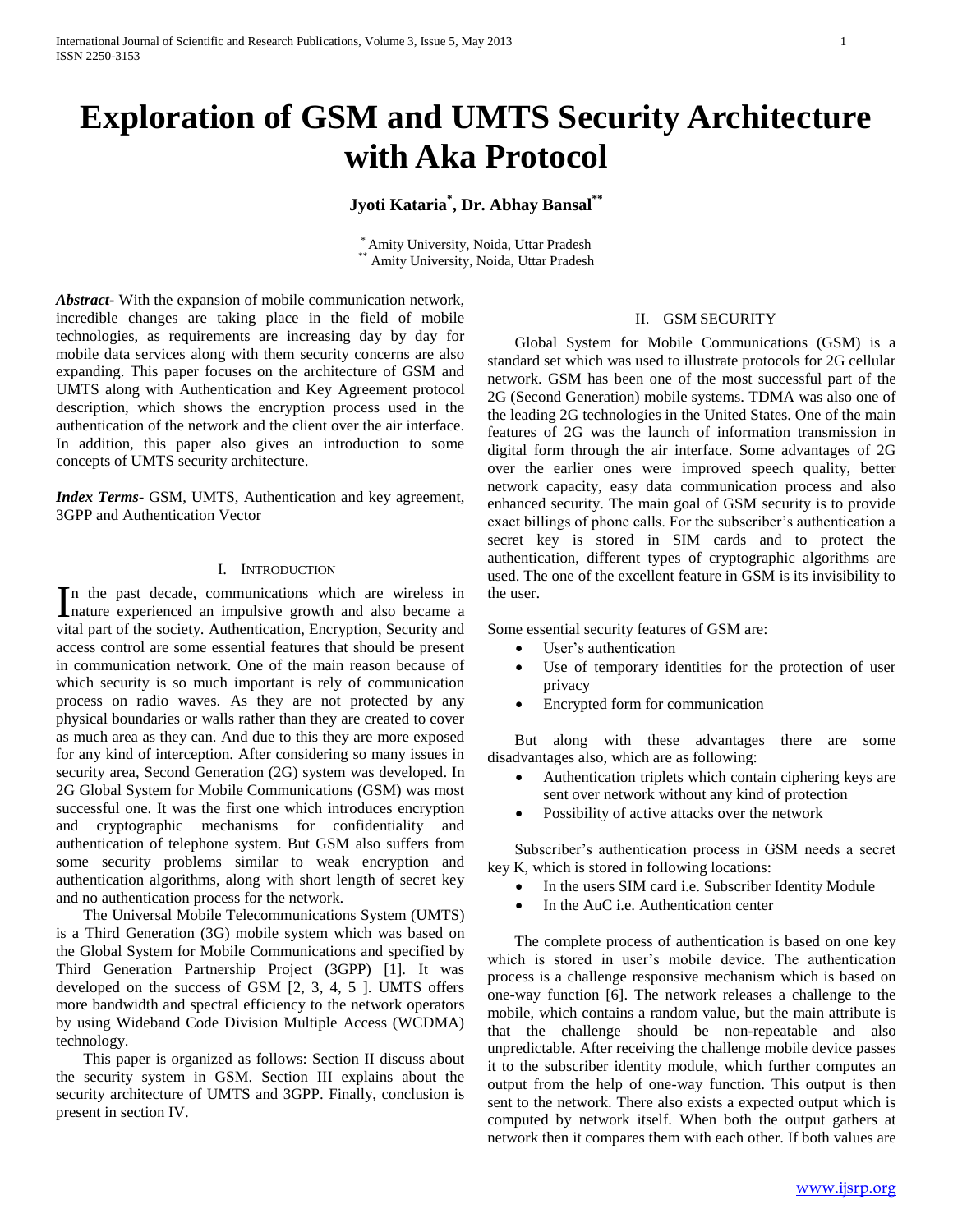same then it ensures the authentication of mobile. But still there is one flaw in this communication. Suppose there is an active attacker which access a node from the middle of the communication process and showed that this is the end part of the communication line. To handle this kind of problem a cryptographic key can be used to protect the communication.

#### III. GSM CIPHERING

 During the process of authentication a session key (Kc) is generated which is of secret in nature. With the help of this key and encryption algorithm A5, all calls are changed into encrypted form. There are three different standard A5 algorithms present, which are A5/1, A5/2 and A5/3. From these three algorithms A5/1 and A5/2 are confidentially managed by the association of GSM which provides them under some specific license only to its vendors [7]. The A5/3 is a new approach and it is based on f8 ciphering algorithm of UMTS and is easily available on websites also.

 There are two main goals of GSM ciphering which are as following:

- Protection of call from eavesdropping scenario between the base station and the mobile device
- Protection of call from those who are non-paying users

 The process of ciphering is managed by the base station, it also chooses the type of algorithm which has to be used for the process. But using only ciphering algorithm cannot provide complete protection, since some of them are also weak in nature [8]. This type of flaw in the security architecture of GSM has been improved in the 3G by using different algorithm for confidentiality and integrity over the air interface and by using mutual authentication.

### IV. UMTS SECURITY

 Design of third generation (3G) was initiated by some organizations like UMTS Forum, European Telecommunications Institute (ETSI), Telecommunications Conference (CEPT) and European Posts. The main idea behind this was to achieve global roaming, so that it will become easy for users to access their mobile systems throughout the world. In starting UMTS was only done on theoretical concepts. Later in 1998, organizations of five standards decide to combine efforts and generate global interoperability.  $3<sup>rd</sup>$  Generation Partnership Project (3GPP) was formed by combination of some organizations such as Telecommunications Technology Association (TTA), Committee on Telecommunications of American National Institute of Standards (ATSI), ETSI, ARIB and TTC. Introduction of 3G changed the technology to WCDMA from TDMA but still requirements for security remain same.

#### V. MUTUAL AUTHENTICATION

 UMTS provides some security mechanisms and one of them is Authentication and Key Agreement (AKA) protocol, which is designed to help an outside or foreign network in the

authentication process of a roaming mobile device through the vectors which are generated by AuC in the home network. For the execution process of authentication and key agreement amount of time consumption is near about few hundred milliseconds only.

 Mutual authentication means that both the network and the device engage in a response and challenge exchange. The main objective of authentication and key agreement is to verify that the network contains the secret key for the client and the client contains the secret key for the network, without any actual exchange of the key [9]. There are three entities which are involved in the process of authentication of UMTS system, these are [10]:

- Authentication Center (AuC) and Home Environment,
- Visitors Location Register (VLR),
- Terminal or USIM.



#### **Fig 1: Working of AKA process in UMTS from [11]**

 When Home Environment receives an authentication request then it generates authentication vectors of five components Expected Result (XRES), Integrity Check (IK), Session Key (CK), Random Challenge (RAND) and Authentication Token (AUTN). Each of Authentication Vectors can be used only one time for the authentication of USIM [11]. Each of AV is generated using sequence number (SQN) and Key. After receiving these authentication vectors are stored in visitor location register. In the next step only one of the AV is selected and a user authentication request which contains RAND and AUTN is sent to the MS or Mobile Station. The MS then examines the network authentication token (AUTN) by verifying the SQN is not in sync then it discards the authentication process but also allows for retry. If SQN and AUTN are correctly verified by the Mobile Station, then it shows that the network has been successfully authenticated by the client.